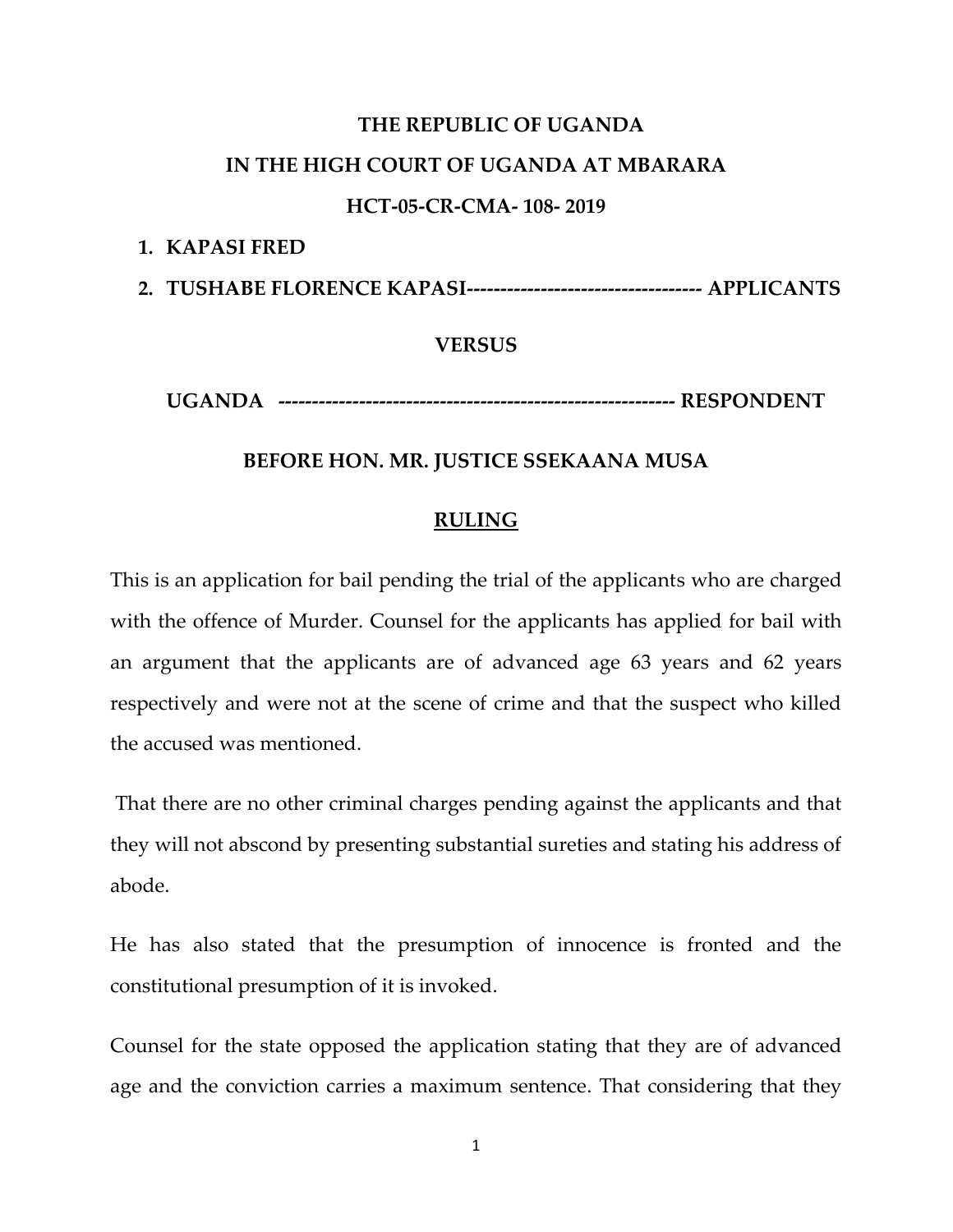are of advanced age, they can spend their life in prison, the court should put stringent conditions.

# **DETERMINATION**

It has been set out in many cases that, the right to apply for bail is a constitutional right and is open to all categories accused person irrespective of the nature of the offence for which they are charged. And that the applicant under Article 23(6) (a) of the Constitution states that;

*(6) where a person is arrested in respect of a criminal offence-*

*(a) the person is entitled to apply to the court to be released on bail, and the court may grant that person bail on such conditions as the court considers reasonable;…..*

The other applicable laws regarding grant of bail are sections 14(1) and 15(3) (a) of the Trial on Indictments Act. Section 14 provides as follows:-

# *(14) Release on bail.*

*(1) The High Court may at any stage in the proceedings release the accused person on bail, that is to say, on taking from him or her a recognisance consisting of a bond, with or without sureties, for such an amount as is reasonable in the circumstances of the case, to appear before court on such a date and at such a time as is named in the bond.*

#### *(15) Refusal to grant bail.*

*(1) Notwithstanding section 14, the court may refuse to grant bail to a person accused of an offence specified in sub section (2) if he or she does not prove to the satisfaction of the* 

*court –*

*(a) that exceptional circumstances exist justifying his or her release on bail; and*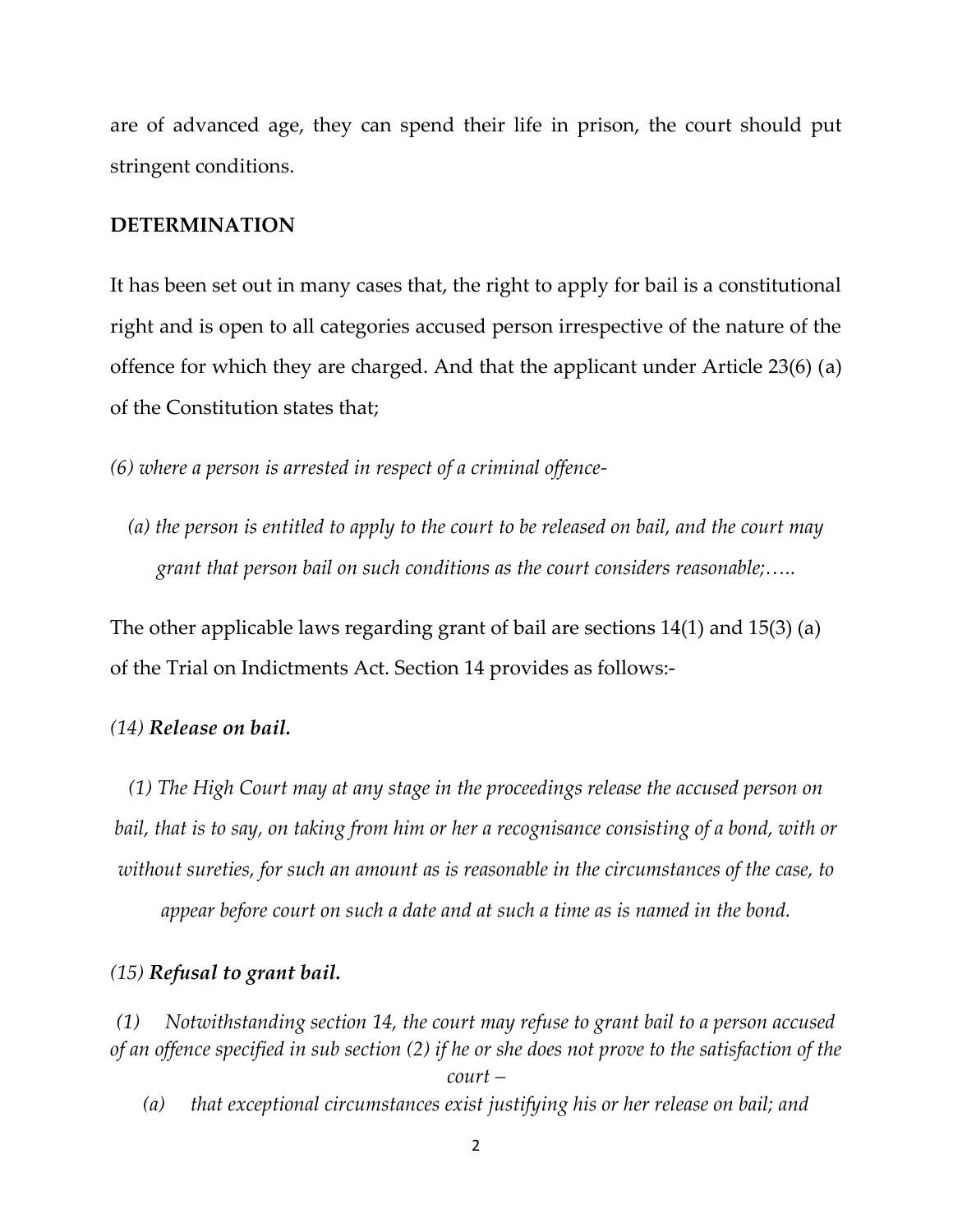*(b) that he or she will not abscond when released on bail.*

*(2) An offence referred to in subsection (1) is: –*

*(a) an offence triable only by the High Court;*

*(b) an offence under the Penal Code Act relating to acts of terrorism …*

*… … …*

- *(4) In considering whether or not the accused is likely to abscond, the court may take into account the following factors: –*
- *(a) whether the accused has a fixed place of abode within the jurisdiction of the court or is ordinarily resident outside Uganda;*
- *(b) whether the accused has sound securities within the jurisdiction to undertake that the accused shall comply with the conditions of his or her bail;*

*(c) … … …*

*(d) whether there are other charges pending against the accused.*

Both Article 23 (6) (a), of the Constitution, and sections 14(1) and 15(3) (a) of the Trial on Indictments Act mandate Court to exercise discretion and grant bail; and to impose such terms and conditions as it considers reasonable for the grant of bail. The overriding principles for admitting a remand prisoner to bail are first, the presumption of innocence; which is that an accused person is presumed innocent, except where he or she has pleaded guilty to the charge, or the prosecution has established beyond reasonable doubt that such person perpetrated or participated in the offence charged. Second, there is need to afford an accused person adequate opportunity to prepare for his or her defence which obviously cannot be properly done when on remand. These principles are respectively enshrined in Article 28 (3) (a), and (c) of the Constitution.

The grant of bail is a very delicate matter and certainly needs a serious examination when the court decides against the accused person. The liberty of a person is of great importance and is a fundamental right of every citizen guaranteed under the Constitution.

The grant of bail is an exercise of discretion, it would be impossible to lay down any invariable rule or evolve a *straight-jacket* formula. The court must exercise its discretion having regard to all relevant facts and circumstances.

The main considerations which normally weigh the court in non bailable offences basically are;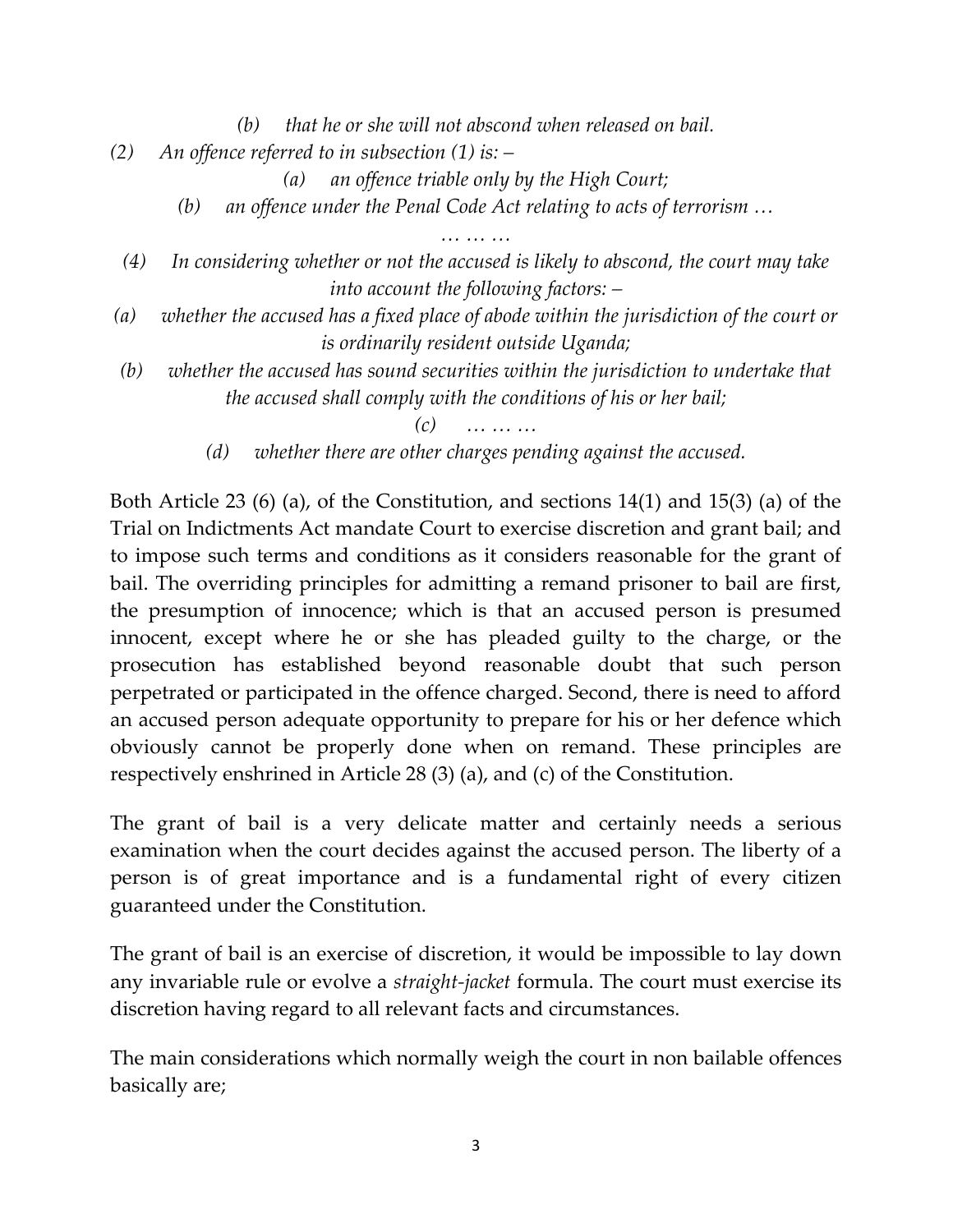- i) The nature and seriousness of the offence;
- ii) Character of the evidence;
- iii) Circumstances which are peculiar to the accused;
- iv) A reasonable possibility of the presence of the accused not being secured at the trials;
- v) Reasonable apprehension of the witnesses being tampered with;
- vi) The larger interest of the public or the State and other similar factors which may be relevant in the facts of the case.

The court in applying the said considerations must bear in its mind whether there is any prima facie or reasonable ground to believe that the accused committed the offence. The nature and gravity of the offence coupled with the severity of the punishment in the event of conviction which may be a factor for the accused to absconding or fleeing, if released on bail. Lastly the character, behavior and means, such that there is no likelihood of the offence being repeated or tampering with the witnesses or that there is no danger of justice being thwarted by the grant of bail.

Whether the Applicant has presented substantial sureties. *See, Dr. Ismail Kalule & 3 Others V Uganda (Criminal Miscellaneous Applications 57, 58, 59, & 60 of 2010) [2011], His Majesty Omusinga Mumbere Wesley vs Uganda [Crim. Misc Application No. 75/2016]*

In my estimation, the applicants fulfill most of those conditions. What is important is these applicants have in their affidavits shown that they have a fixed place of abode. They have also presented substantial sureties, Kajoka Geofrey aged 68 years, applicant's brother and a farmer, Njunwoha Edward aged 52 years, applicants' friend, Beshubeho Edward aged 54 years, applicants' family friend, Muheki Jesca, applicants' daughter and Fanako Justus aged 69 years, applicant's paternal uncle, all residents of Ntungamo District. Their relationship to him would convince court that they would be in a position to compel them to attend the trial.